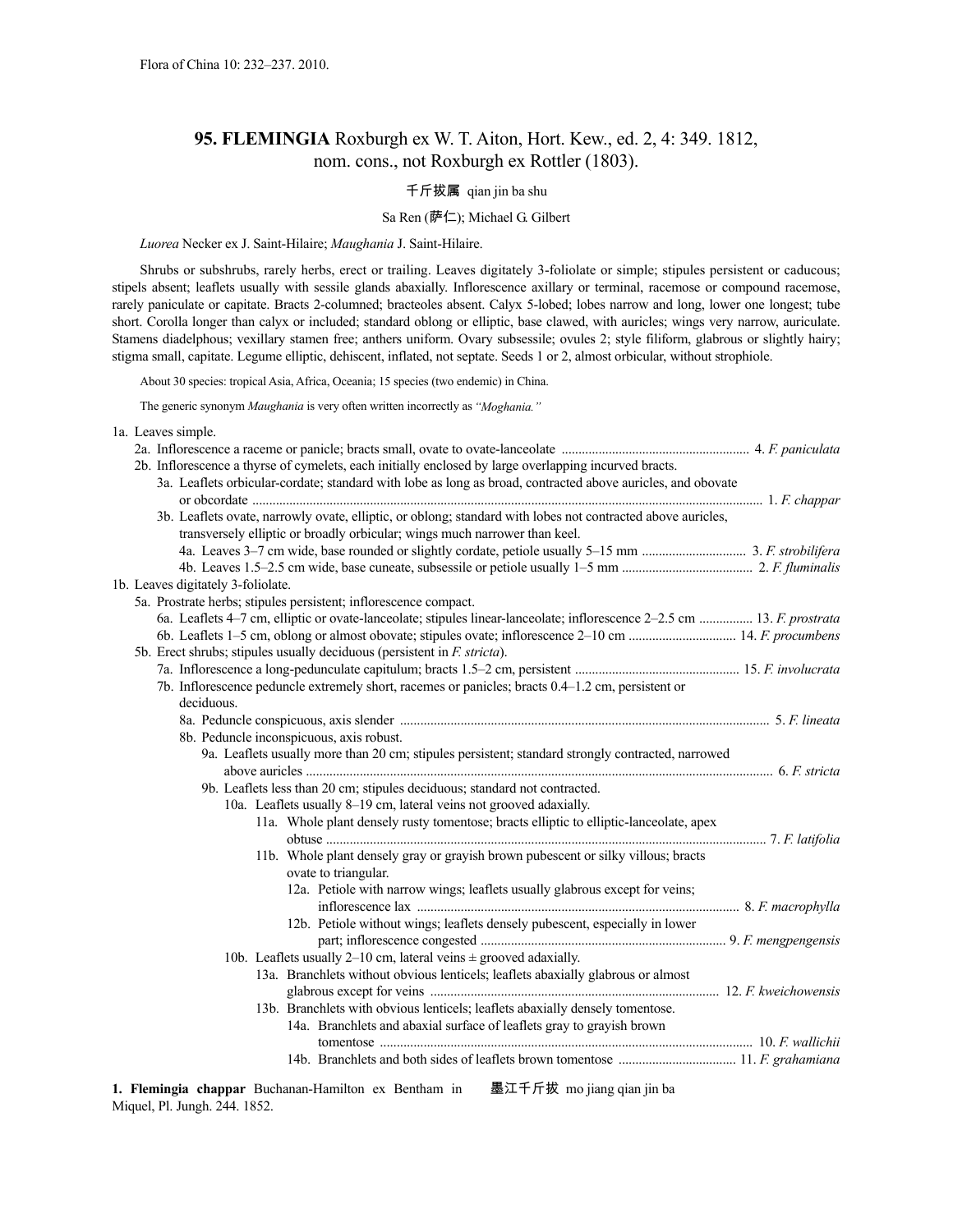*Maughania chappar* (Buchanan-Hamilton ex Bentham) Kuntze.

Shrubs, erect, ca. 1 m tall. Branchlets slender, densely brown villous. Leaves simple; stipules narrowly ovate, ca. 2 mm, deciduous; petiole ca. 1.5 cm, densely deciduous brown villous; leaf blade orbicular-cordate, 4–4.5 cm, papery or thinly leathery, glabrous or sparsely pubescent except veins, abaxial surface with dense, orange, sessile glands, basal veins 3, lateral veins 3 pairs, base slightly cordate, apex rounded or obtuse. Inflorescence an axillary or terminal thyrse; inflorescence axis 3– 7 cm, densely brown hairy; cymules each enclosed by concave bract; bracts  $1.5-2 \times 1.8-3.8$  cm, membranous, glabrous, with obvious reticulate veins, persistent, apex emarginate. Flowers 6–9 mm; pedicel 0.4–1.6 cm, densely hairy. Calyx 5-lobed, 4–5 mm, densely pubescent, with orange glands; lobes lanceolate, subequal to tube. Standard with lobe as long as broad, contracted above auricles, and obovate or obcordate; wings oblong; keel slightly curved. Legume elliptic,  $10-15 \times 6-10$  mm, densely brown villous. Fl. Dec–Mar, fr. Mar–May.

Forests. Yunnan [Cambodia, India, Laos, Myanmar, Nepal, Thailand].

**2. Flemingia fluminalis** C. B. Clarke ex Prain, J. Asiat. Soc. Bengal, Pt. 2, Nat. Hist. 66: 438. 1897.

#### 河边千斤拔 he bian qian jin ba

*Flemingia strobilifera* (Linnaeus) W. T. Aiton var. *fluminalis* (C. B. Clarke ex Prain) Thuan; *Maughania fluminalis* (C. B. Clarke ex Prain) H. L. Li.

Shrublets, erect, ca. 0.5 m tall. Branchlets densely pubescent and tomentose. Leaves simple; stipules lanceolate, 1–2 cm, apex with long mucro, persistent or deciduous; petiole usually 1–5 mm, hairy; leaf blade narrowly oblong to lanceolate,  $5-9 \times$ 1.5–2.5 cm, pubescent on both surfaces, lateral veins 5–8 pairs, base cuneate, apex rounded-obtuse or acute. Inflorescence a terminal or axillary thyrse, sometimes branched; inflorescence axis 5–10 cm, slightly curved, densely pubescent; cymules small, each enclosed by concave bract; bracts  $1-1.5 \times 1.8-2.2$ cm, papery, both surfaces pubescent, base slightly cordate, apex obviously emarginate. Calyx 2–3 mm, pubescent, with scattered small dark brown sessile glands; lobes ovate, equal to or shorter than tube. Corolla yellow, ca. 6 mm; standard transversely elliptic, auriculate, base shortly mucronate; wings obovate, subequal to standard, one with auricle, long mucronate; keel elliptic, slightly curved, shorter and wider than wings, ca. 4 mm, apex shortly mucronate. Legume oblong-elliptic, ca.  $7 \times 5$  mm, densely pubescent. Fl. Jan–May, fr. Feb–Sep.

Plains, mountain slopes. Guangxi, Sichuan, Yunnan [Bangladesh, India, Laos, Myanmar, Vietnam].

*Flemingia fluminalis* is used medicinally. It is included within the following species, *F. strobilifera*, by some authors.

**3. Flemingia strobilifera** (Linnaeus) R. Brown in W. T. Aiton, Hort. Kew., ed. 2, 4: 349. 1812.

# 球穗千斤拔 qiu sui qian jin ba

*Hedysarum strobiliferum* Linnaeus, Sp. Pl. 2: 1053. 1753;

*Flemingia bracteata* (Roxburgh) Wight; *F. fruticulosa* Wallich ex Bentham; *F. strobilifera* var. *bracteata* (Roxburgh) Baker; *F. strobilifera* var. *fruticulosa* (Wallich ex Bentham) Baker; *H. bracteatum* Roxburgh; *Maughania bracteata* (Roxburgh) H. L. Li; *M. fruticulosa* (Wallich ex Bentham) Mukerjee; *M. strobilifera* (Linnaeus) J. Saint-Hilaire ex Kuntze; *Zornia strobilifera* (Linnaeus) Persoon.

Shrubs, erect or almost climbing, 0.3–3 m tall. Branchlets ribbed, densely gray to dull brown villous. Leaves simple; stipules linear-lanceolate, 0.8–1.8 cm, persistent or deciduous; petiole usually 0.5–1.5 cm, densely hairy; leaf blade ovate, narrowly ovate, ovate-elliptic, broadly elliptic, or oblong,  $6-15 \times$ 3–7 cm, thinly leathery, glabrous or almost glabrous except for veins, lateral veins 5–9 pairs, base rounded, slightly cordate, apex acuminate, obtuse, or acute. Inflorescence a thyrse, sometimes branched; inflorescence axis 5–11 cm, densely dun villous; cymules each enclosed by concave bract; bracts  $1.2-3 \times$ 2–4.4 cm, papery to almost leathery, both surfaces long hirsute, margin ciliate, apex truncate or rounded, slightly emarginate and with slender mucro. Flowers small; pedicel 1.5–3 mm. Calyx pubescent; lobes ovate, slightly longer than tube. Corolla longer than calyx; standard broadly orbicular; wings narrower than keels. Legume elliptic,  $6-10 \times 4-5$  mm, sparsely pubescent, inflated. Seeds 2, usually dark brown, suborbicular. Fl. Feb–Aug, fr. Apr–Nov.  $2n = 22$ .

Mountain slopes; 200–1600 m. Fujian, Guangdong, Guangxi, Guizhou, Hainan, Taiwan, Yunnan [Cambodia, India, Indonesia, Laos, Malaysia, Myanmar, Nepal, Philippines, Sri Lanka, Thailand, Vietnam].

*Flemingia strobilifera* is used medicinally.

**4. Flemingia paniculata** Wallich ex Bentham in Miquel, Pl. Jungh. 245. 1852.

#### 锥序千斤拔 zhui xu qian jin ba

*Maughania paniculata* (Wallich ex Bentham) Kuntze; *M. phursia* Kuntze.

Shrubs, erect. Branchlets slightly zigzag, pubescent and villous. Leaves simple; stipules lanceolate, hairy, deciduous; petiole 1.5–2.3 cm, sparsely villous; leaf blade ovate-cordate or broadly elliptic-cordate,  $7-12 \times 5-7.5$  cm, papery, adaxially glabrous, abaxially glabrous except on veins, with scattered black glands, basal veins 5, lateral veins 5 or 6 pairs, margin slightly sinuate, apex mucronate. Inflorescences axillary or terminal, racemose, sometimes branched, slender, 2.5–4 cm, pubescent and villous, sparsely flowered; bracts ovate to ovate-lanceolate; peduncle short or absent. Flowers 0.6–1 cm. Calyx ca. 5 mm, densely pubescent, with yellowish glands; lobes lanceolate, longer than tube, apex long acuminate, lower one longest. Corolla purple, longer than calyx; standard circular, clawed, auriculate; wings oblong, clawed, one with toothlike auricle; keel falcate, wider than wings, clawed. Legume elliptic, ca.  $10 \times 6$ mm, pubescent, with yellowish glands. Seeds 2, suborbicular. Fl. Jan–Apr, fr. Feb–May. 2*n* = ?18.

On limestone; 1000–1400 m. Yunnan [Bangladesh, Cambodia, India, Laos, Myanmar, Nepal, Thailand, Vietnam].

**5. Flemingia lineata** (Linnaeus)Roxburgh ex W. T. Aiton, Hort. Kew., ed. 2, 4: 350. 1812.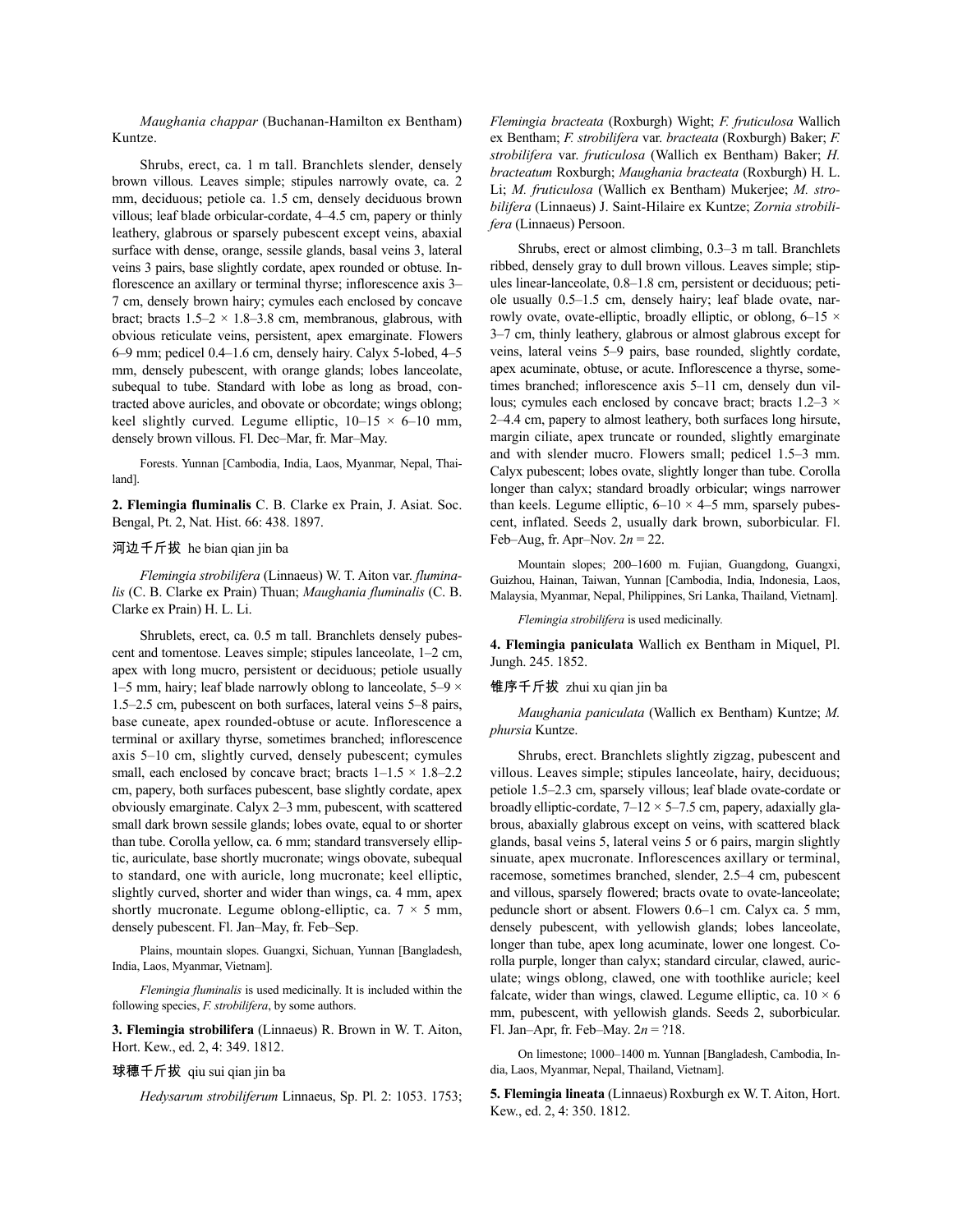# 细叶千斤拔 xi ye qian jin ba

*Hedysarum lineatum* Linnaeus, Sp. Pl. 2: 1054. 1753; *Flemingia glutinosa* (Prain) Y. T. Wei & S. K. Lee; *F. lineata* var. *glutinosa* Prain; *F. lineata* var. *papuana* White; *F. macrophylla* (Willdenow) Merrill var. *nana* Sasaki; *Maughania lineata* (Linnaeus) Kuntze.

Shrublets, erect, many branched. Branchlets cylindric, adpressed pubescent when young, becoming glabrous or subglabrous. Leaves digitately 3-foliolate; stipules lanceolate, 0.6–1 cm, apex long mucronate, usually persistent; petiole 0.7–3 cm, wingless, pubescent; leaflets thinly leathery; terminal leaflet obovate to obovate-oblong,  $2-5.5 \times 0.8-2$  cm, both surfaces densely adpressed villous when young, gradually glabrescent, with sparse sessile glands, basal veins 3, lateral veins 3 or 4 pairs, base cuneate, apex obtuse with mucro; lateral leaflets smaller, obliquely elliptic, sessile or subsessile. Panicles axillary or terminal; inflorescence axis 2.5–6.5 cm, slender, villous or clothed with glandular hairs; bracts linear, small, persistent. Flowers 5–7 mm. Calyx pubescent; lobes lanceolate, longer than tube. Corolla longer than calyx; standard almost orbicular, clawed, auriculate; wings oblong, clawed, one with auricle; keel almost semiorbicular, clawed, with inconspicuous auricle on one side, apex mucronate. Legume  $8-12 \times 5-8$  mm, villous. Seeds 2, black, suborbicular, ca. 2 mm in diam. Fl. Dec–Feb, fr. Feb–May.

Mountain slopes, plains, roadsides. Guangxi, Taiwan, Yunnan [Cambodia, Indonesia, Laos, Malaysia, Myanmar, Sri Lanka, Thailand, Vietnam; Australia].

# **6. Flemingia stricta** Roxburgh ex W. T. Aiton, Hort. Kew., ed. 2, 4: 349. 1812.

# 长叶千斤拔 chang ye qian jin ba

*Flemingia stricta* var. *pteropus* Baker; *Maughania stricta* (Roxburgh ex W. T. Aiton) Kuntze; *M. stricta* var. *pteropus* (Baker) Mukerjee.

Shrubs, tall. Stems robust; young branchlets trigonous prismatic, with sparse short adpressed hairs. Leaves digitately 3-foliolate; stipules lanceolate, to 7.5 cm, apex acuminate, usually persistent; petiole 8–16 cm, wings absent or extremely narrow, pubescent; petiolules 3–8 mm, densely pubescent; leaflets oblong or lanceolate to obliquely ovate-lanceolate, 21–32.5  $\times$  6.5–10.5 cm, thinly leathery, glabrous except veins, with scattered black glands, lateral veins 15–19 pairs, base broadly cuneate to obliquely rounded, apex acuminate. Raceme terminal or axillary, columnar-cylindric, 10–16 cm, densely pubescent; bracts ovate-lanceolate, 9–13 mm, sparsely hairy, deciduous; peduncle 1–3 mm. Flowers 1–1.5 cm, clustered. Calyx 5-lobed; lobes lanceolate, equal or subequal to tube, lower one much longer. Corolla purple, standard with darker striae, petals subequal; standard wider, oblong to almost orbicular, strongly contracted and narrowed above auricles, clawed, auriculate, glabrous, apex slightly emarginate; wings obliquely ovate, long clawed, auricle acute; keel almost semiorbicular, long clawed, apex obtuse. Ovary ovoid, pubescent, sessile; style linear, glabrous. Legume elliptic,  $10-15 \times 5-7$  mm, pubescent, apex slightly oblique, mucronate. Seeds 2, brown or black, oblong or orbicular, ca. 2 × 3 mm. Fl. Jan–Mar, fr. Feb–Mar. 2*n* = 22.

Mountain slopes, roadsides; ca. 600 m. Yunnan [Cambodia, India, Indonesia, Laos, Philippines, Thailand, Vietnam].

#### **7. Flemingia latifolia** Bentham inMiquel, Pl.Jungh. 246. 1852.

#### 宽叶千斤拔 kuan ye qian jin ba

Shrubs, erect. Young branchlets trigonous-prismatic. Leaves digitately 3-foliolate; stipules lanceolate, 1–3 cm, apex acuminate, deciduous; petiole 3–10 cm, robust, narrowly winged or not, pubescent; petiolules 3–6 mm, densely reddish pubescent; leaflets papery to thickly papery, with dense dark brown glands; terminal leaflet elliptic or elliptic-lanceolate, rarely obovate,  $8-14 \times 4-6(-8.5)$  cm, pubescent, basal veins 3, base broadly cuneate or rounded, apex acuminate or acute; lateral leaflets oblique, broadly lanceolate, base rounded at one side, other narrowly cuneate. Raceme terminal or 1–3 per axil, 3–11 cm, densely rusty villous; bracts elliptic or elliptic-lanceolate, 0.7–1 cm, exterior densely rusty villous, apex usually obtuse; peduncle ca. 2 mm. Flowers 1–1.2 cm, clustered. Calyx ca. 10 mm; lobes 4–7 mm, lower one longest. Corolla purple or pink, longer than calyx; standard obovate or obovate-elliptic, auricles obtuse; wings oblong to obovate-oblong, slightly curved, with long slender claw, auricle decurrent; keel semiorbicular, wider than wings, clawed, with acute auricle. Ovary elliptic, with very pale brown hairs; style slender. Legume elliptic,  $12-15 \times 7-8$  mm, rusty villous, inflated, apex with acute beak. Seeds 2, black, suborbicular, ca. 2 mm in diam. Fl. and fr. almost year-round.

Fields, mountain slopes, forests; 500–2100(–2700) m. Guangxi, Hainan, ?Sichuan, Yunnan [Cambodia, India, Laos, Myanmar, Vietnam].

|--|--|--|--|--|

1b. Petiole wingless .................................. 7b. var. *hainanensis*

# **7a. Flemingia latifolia** var. **latifolia**

宽叶千斤拔(原变种) kuan ye qian jin ba (yuan bian zhong)

*Flemingia congesta* Roxburgh ex W. T. Aiton var. *latifolia* (Bentham) Baker; *Maughania latifolia* (Bentham) Mukerjee.

Young branchlets densely rusty adpressed tomentose. Stipules 1–2 cm; petiole narrowly winged.

Fields, mountain slopes, forests; 500–2100(–2700) m. Guangxi, ?Sichuan, Yunnan [India, Laos, Myanmar].

**7b. Flemingia latifolia** var. **hainanensis** Y. T. Wei & S. K. Lee, Guihaia 5: 169. 1985.

#### 海南千斤拔 hai nan qian jin ba

Whole plant densely dull brown long spreading villous. Stipules 1.5–3 cm; petiole wingless.

?Guangxi, Hainan, Yunnan [India, Myanmar, Vietnam].

This taxon was misidentified as *Maughania* (*"Moghania"*) *ferruginea* (Wallich ex Bentham) H. L. Li in Fl. Hainan. (2: 311. 1965).

**8. Flemingia macrophylla** (Willdenow) Prain, J. Asiat. Soc. Bengal, Pt. 2, Nat. Hist. 66: 440. 1897.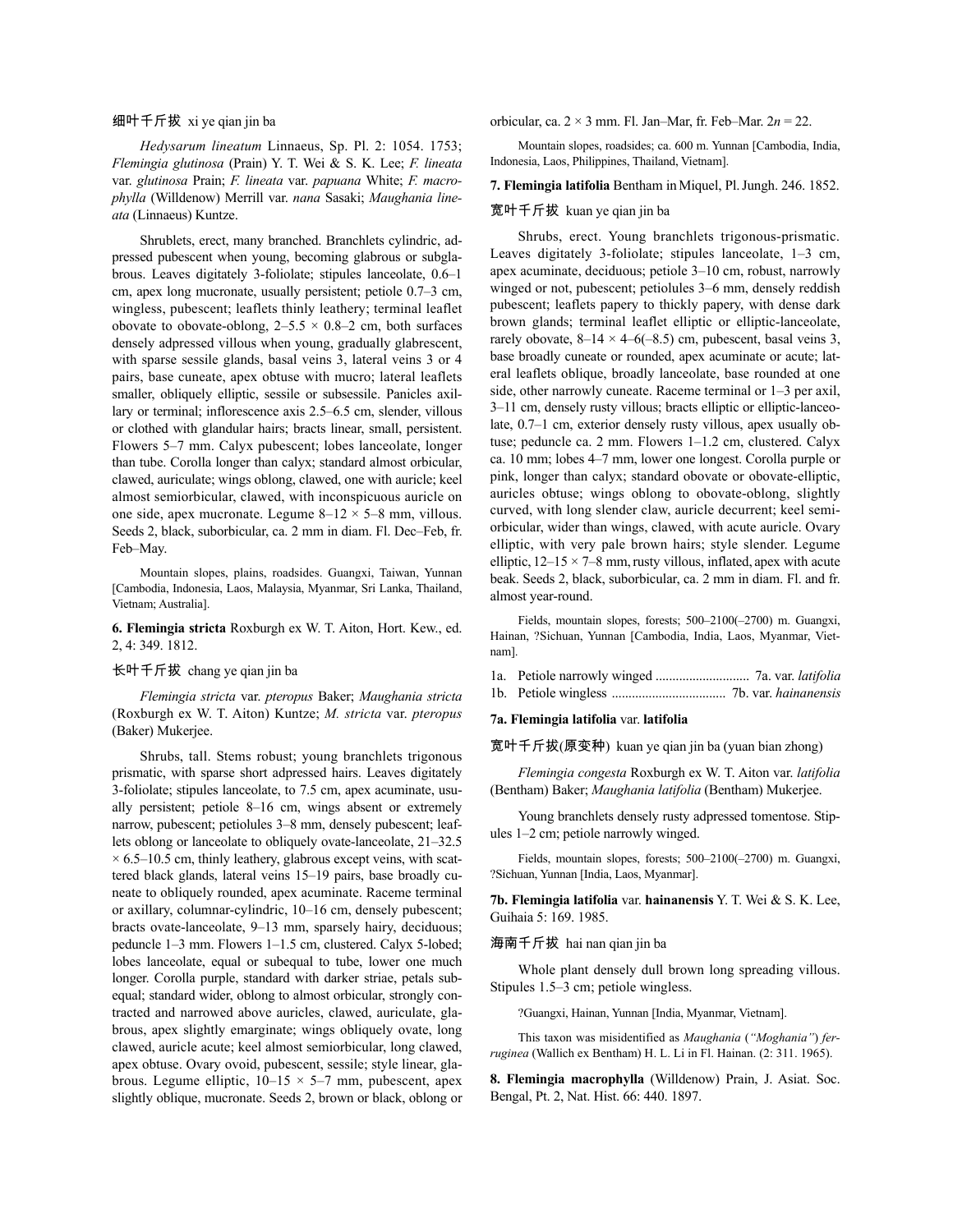#### 大叶千斤拔 da ye qian jin ba

*Crotalaria macrophylla* Willdenow, Sp. Pl. 3: 982. 1802; *Flemingia congesta* Roxburgh ex W. T. Aiton; *F. ferruginea* Wallich ex Bentham; *Maughania ferruginea* (Wallich ex Bentham) H. L. Li; *M. macrophylla* (Willdenow) Kuntze.

Shrubs, erect, 0.8–2.5 m tall. Young branches densely adpressed silky villous. Leaves digitately 3-foliolate; stipules lanceolate, up to 2 cm, villous, with glandular striations, apex long acuminate, usually deciduous; petiole 3–6 cm, narrowly winged; petiolules 2–5 mm, densely hairy; leaflets papery to thinly papery; terminal leaflet broadly lanceolate to elliptic,  $8-15 \times 4-7$ cm, glabrous except for veins, abaxial surface with small dark brown sessile glands, basal veins 3, base broadly cuneate, apex acuminate; lateral leaflets smaller, oblique, base rounded at one side, cuneate on other. Racemes usually clustered at axil, 3–8 cm, with many clustered flowers; peduncle usually extremely short. Calyx campanulate, 6–8 mm, shortly very pale brown villous; lobes linear-lanceolate, ca.  $2 \times$  as long as tube, lower one longest. Corolla purple, slightly longer than calyx; standard oblong, shortly clawed, auriculate; wings narrowly elliptic, slenderly clawed, one with auricle; keel oblong, long clawed, apex slightly curved. Ovary elliptic, with very pale brown hairs. Legume elliptic,  $10-16 \times 7-9$  mm, sparsely pubescent, apex with small acute beak. Seeds 1 or 2, glossy black, orbicular. Fl. Jun– Sep, fr. Oct–Dec. 2*n* = 22.

Disturbed meadows, roadsides, forest margins; 200–1800 m. Fujian, Guangdong, Guangxi, Guizhou, Hainan, Jiangxi, Sichuan, Taiwan, Yunnan [Bangladesh, Bhutan, Cambodia, India, Indonesia, Laos, Malaysia, Myanmar, Nepal, Thailand, Vietnam].

The glands on the fruit are separated after drying and are used as a purple or orange dye.

# **9. Flemingia mengpengensis** Y. T. Wei & S. K. Lee, Guihaia 5: 167. 1985.

# 勐板千斤拔 meng ban qian jin ba

Shrubs, erect, ca. 1 m tall. Branchlets robust, densely adpressed villous. Leaves digitately 3-foliolate; stipules lanceolate, up to 2 cm, densely adpressed villous, apex long acuminate, deciduous; petiole 6–13 cm, wingless, adpressed villous; petiolules 5–7 mm, densely hirsute; leaflets papery; terminal leaflet broadly elliptic to lanceolate,  $12-19 \times 5-10$  cm, both surfaces densely adpressed villous, abaxial surface with sparse black sessile glands, basal veins 3, lateral veins 7–13 pairs, base rounded to broadly cuneate, apex acuminate, with slender mucro; lateral leaflets smaller, obliquely lanceolate to obliquely elliptic. Raceme axillary, in clusters of 3–6, ca. 3 cm; peduncle absent. Flowers 1.7–2.1 cm, densely clustered; bracteoles ovate to ovate-elliptic, 4–5 mm; pedicel 2–4 mm. Calyx 15–17 mm, densely hirsute; tube ca. 3 mm; lobes linear-lanceolate, lower one longest. Corolla subequal to calyx; standard suborbicular, ca. 11 mm, clawed, auriculate; wings similar to standard, ca. 9 mm, clawed, one with auricle; keel subobovate, long clawed, apex obtuse. Ovary elliptic, sparsely pubescent; style linear, glabrous. Legume obliquely elliptic,  $10-12 \times$  ca. 7 mm, apex shortly beaked, curved. Seeds 1 or 2, black, orbicular. Fl. Jan.

● Mixed forests; 500–600 m. Yunnan.

**10. Flemingia wallichii** Wight & Arnott, Prodr. Fl. Ind. Orient. 242. 1834.

#### 云南千斤拔 yun nan qian jin ba

*Flemingia yunnanensis* Franchet; *Maughania wallichii* (Wight & Arnott) Kuntze; *M. yunnanensis* (Franchet) H. L. Li.

Shrubs, erect, ca. 1 m tall. Branchlets obviously lenticellate, densely tomentose. Leaves digitately 3-foliolate; stipules deciduous; petiole 3–7 cm, wingless or narrowly winged, pubescent or tomentose; petiolules 2–4 mm, densely gray villous; leaflets almost leathery; terminal leaflet obovate or elliptic, 7–  $14 \times 3-4$  cm, basal veins 3, lateral veins  $4-8$  pairs, base cuneate, apex shortly acuminate or obtuse; lateral leaflets subequal to terminal leaflet, oblique lanceolate to obliquely elliptic. Raceme solitary or sometimes branched from base; inflorescence axis densely tomentose; bracts elliptic,  $4-5 \times 1-2$  mm, pubescent, persistent or deciduous. Flowers 7–8 mm, clustered; pedicel 1–2 mm. Calyx 5–6 mm, densely clothed with silky hairs; lobes lanceolate, usually slightly longer than tube. Corolla white or yellowish, longer than calyx; standard suborbicular, ca. 6 mm, extremely short clawed, with slender auricle and callosity; wings oblong, ca. 4 mm, one with short acute auricle; keel slightly curved, wider than wings. Legume obliquely elliptic, ca.  $10 \times 6$  mm, with dense very pale brown hairs and dark brown sessile glands, apex shortly beaked. Seeds usually 2, black, orbicular. Fl. and fr. Jan–Apr.

Mountain slopes, roadsides, forests; 1600–1900 m. Yunnan [India, Laos, Myanmar, Vietnam].

**11. Flemingia grahamiana** Wight & Arnott, Prodr. Fl. Ind. Orient. 242. 1834.

# 绒毛千斤拔 rong mao qian jin ba

*Flemingia pycnantha* Bentham; *F. rhodocarpa* Baker; *F. sericans* Kurz; *Maughania grahamiana* (Wight & Arnott) Kuntze; *M. rhodocarpa* (Baker) Hauman.

Shrubs, erect, usually many branched. Branchlets obviously lenticellate, densely tomentose. Leaves digitately 3 foliolate; stipules lanceolate or elliptic-lanceolate, ca. 1 cm, deciduous; petiole 1.5–6 cm; petiolules 1–3 mm; leaflets papery; terminal leaflet elliptic, elliptic-lanceolate, or rarely obovate,  $2-6 \times 1.5-2.5$  cm, densely hairy, lateral veins flat or sometimes slightly concave, base cuneate, apex acuminate, acute, or sometimes obtuse with slender mucro; lateral leaflets smaller, obliquely lanceolate to obliquely elliptic, base obliquely rounded, apex obtuse or acuminate. Raceme axillary or terminal, simple or branched, 1–3.5 cm; inflorescence axis densely gray villous. Flowers 0.6–1 cm, clustered; pedicel 1–2 mm. Standard oblong, ca. 8 mm, base with claw and auricles; wings narrow, long and curved, slightly shorter than standard, slenderly clawed, auriculate; keel falcate, clawed, apex obtuse. Ovary elliptic, subsessile; style long, linear. Legume elliptic, ca.  $10 \times 6$  mm, sparsely pubescent and with dense dark red glands, apex oblique, with small acute mucro, usually with persistent corolla. Seeds 1 or 2, black, suborbicular, ca. 2 mm in diam. Fl. Feb–Apr, fr. Feb–Oct.

Forests, mountain slopes; 900–1600 m. Yunnan [India, Laos,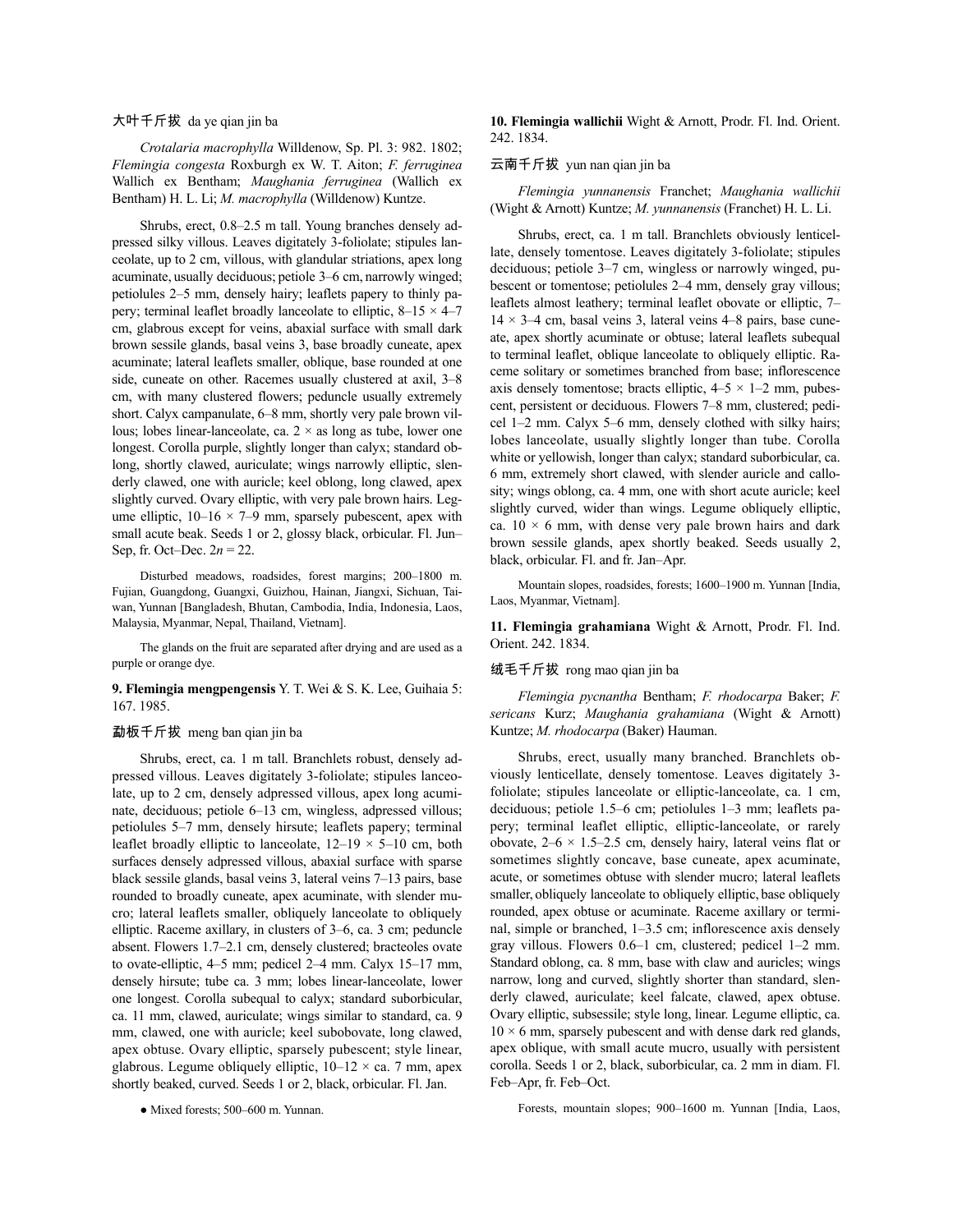# Myanmar, Vietnam; Africa, SW Asia (Yemen)].

The glands on the fruit are separated after drying and used as a purple or orange dye.

**12. Flemingia kweichowensis** Tang & F. T. Wang ex Y. T. Wei & S. K. Lee, Guihaia 5: 165. 1985.

# 贵州千斤拔 gui zhou qian jin ba

Shrubs, erect.Branchlets obviously ribbed, densely clothed with adpressed hairs. Leaves digitately 3-foliolate; stipules ovate-lanceolate, ca. 2 cm, adpressed hairy, apex long acuminate, deciduous; petiole 2.5–4.5 cm, narrowly winged, adpressed hairy; petiolules 1–2 mm, densely hairy; leaflets papery, subequal; terminal leaflet oblong to oblong-lanceolate,  $6.5-10 \times$ 1.8–3.5 cm, abaxial surface with black sessile glands, glabrous or almost glabrous except for veins, basal veins 2, lateral veins 7–9 pairs, base unequal at 2 sides, apex acuminate. Raceme axillary, 3–5.5 cm; bracts lanceolate, 6–8 mm, deciduous; peduncle ca. 1.5 mm. Flowers clustered. Calyx 5-lobed, densely adpressed hairy; lobes linear-lanceolate, much longer than tube, densely covered with black glands, lower one longest, ca. 1 cm. Corolla yellowish green, petals subequal; standard oblong, ca. 8 mm, base acuminate, auricles toothlike; wings narrowly elliptic, long clawed, one with acute auricle; keel elliptic, slightly curved, wider than wings, long clawed, apex obtuse. Legume elliptic, purple, ca.  $8 \times 6$  mm, pubescent, inflated, with dense black glands. Seeds 1 or 2, black, suborbicular, ca. 1.5 mm in diam. Fl. and fr. Sep–Oct.

● Roadsides, disturbed slopes. Guizhou, Yunnan.

## **13. Flemingia prostrata** Roxburgh, Fl. Ind., ed. 1832, 3: 338. 1832.

## 千斤拔 qian jin ba

*Flemingia philippinensis* Merrill & Rolfe; *Maughania philippinensis* (Merrill & Rolfe) H. L. Li; *M. prostrata* (Roxburgh) Mukerjee.

Subshrubs, erect. Young branchlets trigonous-prismatic, densely pubescent. Leaves digitately 3-foliolate; stipules linearlanceolate, 0.6–1 cm, hairy, deciduous; petiole 1.5–2.5 cm, densely pubescent; petiolules extremely short, densely pubescent; terminal leaflet oblong or ovate-lanceolate,  $4-7 \times 1.5-3$ cm, thickly papery, sparsely pubescent, basal veins 3, base rounded, apex obtuse, sometimes with small mucro; lateral leaflets slightly smaller, oblique. Raceme axillary, usually 2–2.5 cm, densely pale villous; bracts narrowly ovate-lanceolate; peduncle short. Flowers clustered. Calyx lobes lanceolate, much longer than tube. Corolla purple, subequal to calyx; standard oblong, shortly clawed, inconspicuously auriculate; wings falcate, clawed, both auriculate; keel elliptic, slightly curved, clawed, with acute auricle on one side. Ovary hairy. Legume elliptic,  $6-8 \times 5-6$  mm, pubescent, compressed. Seeds 2, black, suborbicular. Fl. Mar–Jun, fr. May–Oct.

Open fields, grasslands; below 100–300 m. Fujian, Guangdong, Guangxi, Guizhou, Hainan, Hubei, Hunan, Jiangxi, Sichuan, Taiwan, Yunnan [Bangladesh, India, Japan (Ryukyu Islands), Myanmar].

*Flemingia prostrata* is used medicinally.

### **14. Flemingia procumbens** Roxburgh, Fl. Ind., ed. 1832, 3: 338. 1832.

#### 矮千斤拔 ai qian jin ba

*Flemingia vestita* Baker; *Maughania procumbens* (Roxburgh) Mukerjee; *M. vestita* (Baker) Kuntze.

Herbs, perennial; roots tuberous. Stems prostrate, to 60 cm, densely pubescent. Leaves digitately 3-foliolate; stipules ovate, 4–8 mm, persistent; petiole 1–2 cm, wingless, pubescent;